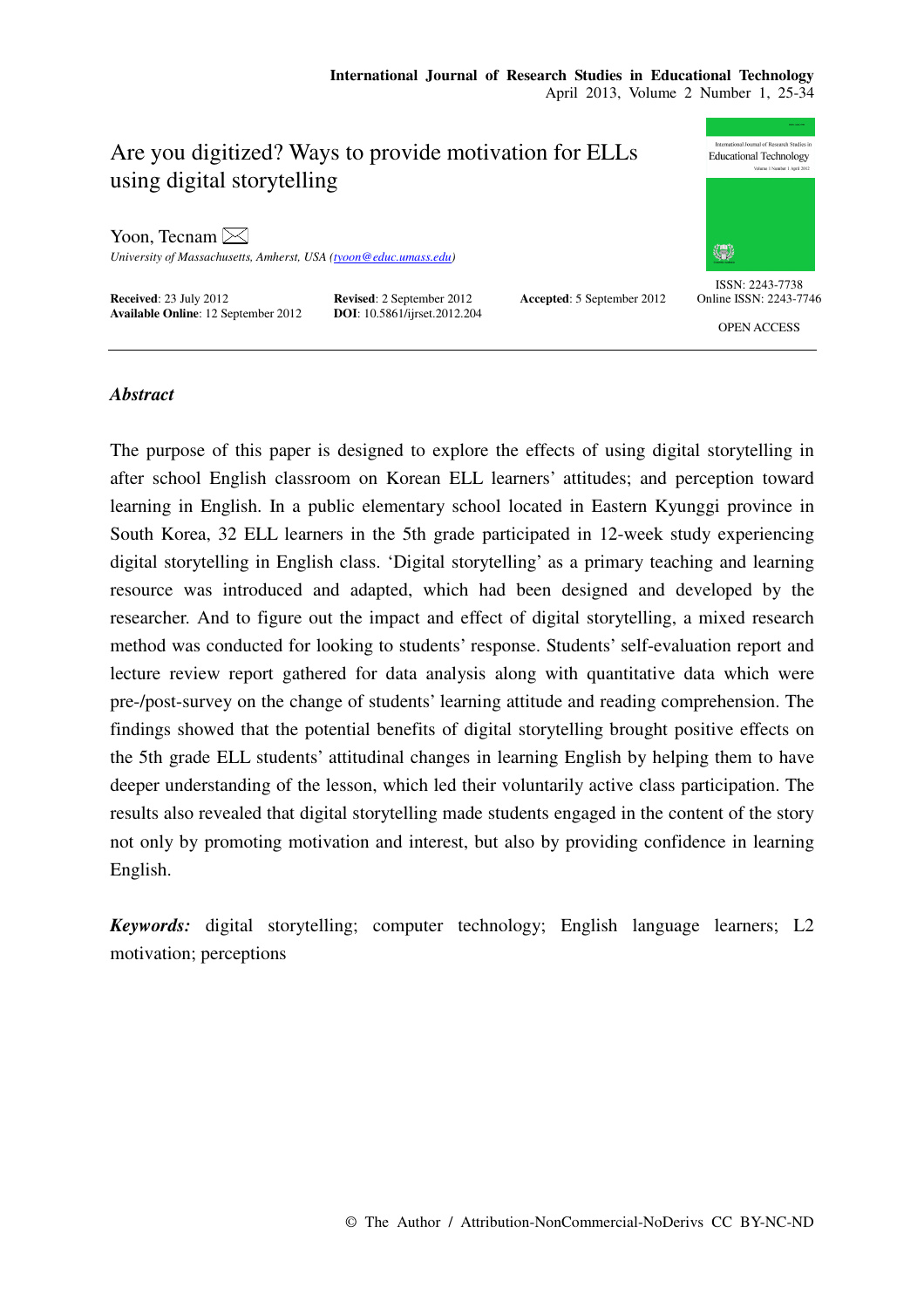# **Are you digitized? Ways to provide motivation for ELLs using digital storytelling**

#### **1. Introduction**

Now, as information communication technology has dramatically transformed our society into a virtual space in which digital tools and devices are ubiquitous, it is no longer surprising in our daily life to see people navigating their smart phones or electronic devices to acquire a new knowledge. Because of the rapid development of ICT, the form of delivered information to us also has undergone profound changes from in a paper format to a virtual one. The area of foreign language teaching and learning is not an exception. Today's students who are called 'Digital Natives' (Pyrensky, 2001a, 2001b) are of a keen interest in using digital multimedia devices, which are inspiring school teachers to consider the possibility of converting and expanding their traditional teaching strategy into the virtual ubiquitous environment where students are constantly exposed (Burmark, 2004; Burn & Reed, 1999; Chu, 1995; Cradler et al., 2002; Pierson, 2001; Pritchard, 2004).

In fact, young students of the digital era are constantly immersing themselves in up-to-date digital electronic devices such as smart phones, tablet PCs, e-book readers and many more. As they take a great interest in such tools, school teachers are also encouraged to teach utilizing multimedia (Byrnes & Wasik, 2009; Vincent, 2006). The reality of this phenomenon encourages particularly non-native English teachers in ESL/EFL situations to use the computer- and digital- assisted tools and devices as a way of reinforcing students' negative attitudes toward foreign language learning. In English language classroom, for example, many of the teachers are using PowerPoint Presentations in their lessons, and a variety of educational software applications, CDs, DVDs, and etc, in order to facilitate their lessons. In the age of virtual environment, as Tsou et al. (2006) stressed, integrating computer technology with foreign language teaching and learning is remarkably useful and necessary to preparing ELL students to function in a rapidly-changing world.

#### **2. Digital Storytelling**

#### *2.1 What is Digital Storytelling?*

Traditionally, storytelling itself is regarded as the oldest form of education, and it has been a form of communicating throughout human history, and has been a way to educate children to be literate. Storytelling 'digitally', not 'orally' is called digital storytelling which is a kind of practice of using computer- and multimedia-assisted tools in order to tell stories to others. In digital stories, there are a set of multimodal aspects and components included such as visual images, written texts, recorded audio narration, music/sound, and video clips/segments. Lambert (2002) defined digital storytelling as follows.

*"It begins with the notion that in the not too distant future, sharing one's story through multiple medium of imagery, text, voice, sound, music, video and animation will be the principal hobby of the world's people."* 

In other words, the concept of digital storytelling is focused on human narratives using images, narration and music to frame our memories as powerful stories (Bull & Kajder, 2004; Robin, 2008; Sadik, 2008). Table 1 simply shows several different points between oral and digital storytelling.

With regards to the subject as with a traditional way of oral storytelling, the topic of digital storytelling may vary but for the medium which combines diverse multimedia components such as graphics, audio, video, animation and so on. And a sampling of story topics may include from the telling of a personal story to certain historical events (Judge et al., 2006; Kajder et al., 2005; Tucker, 2006).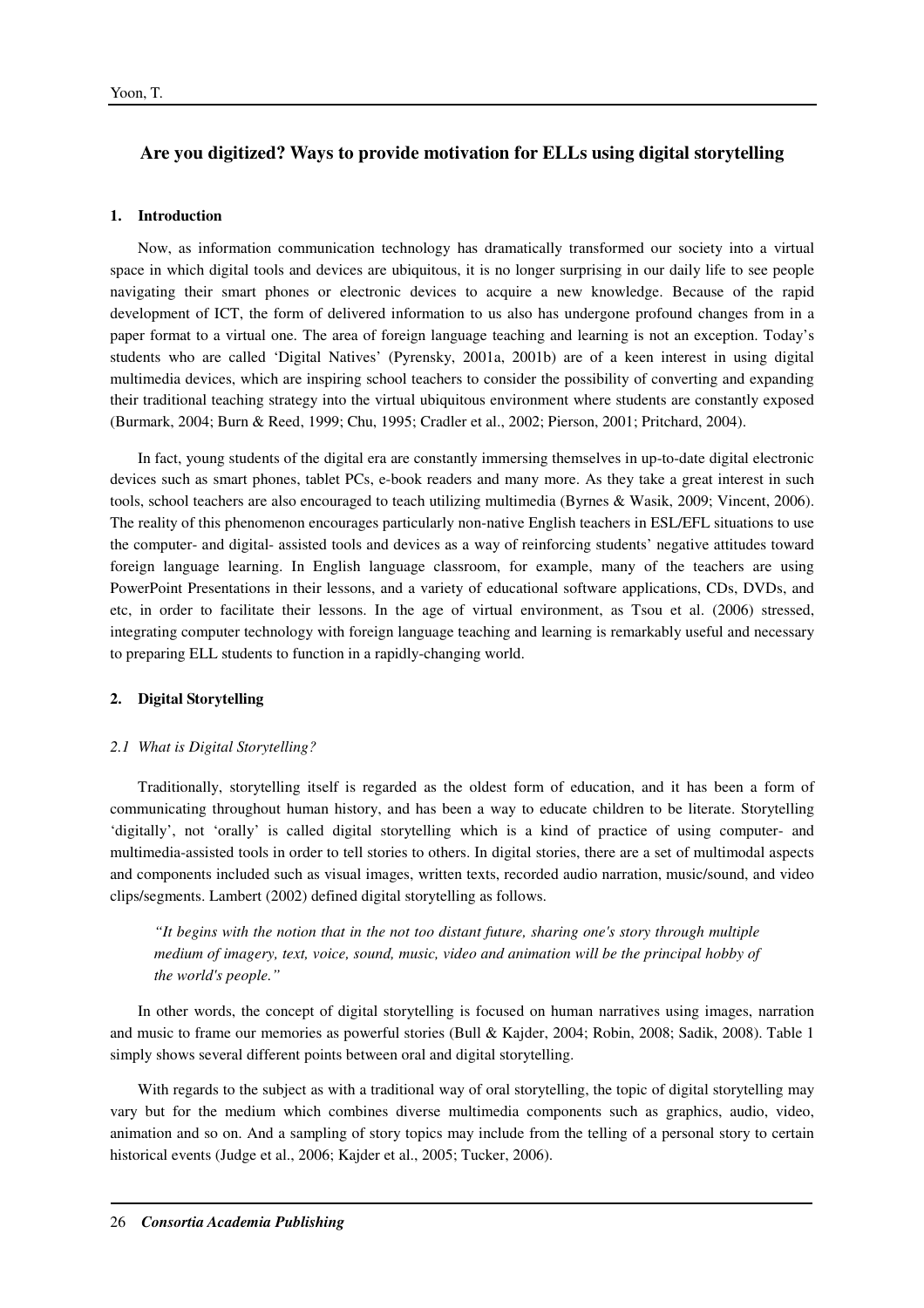| Items               | Oral Storytelling                  | Digital Storytelling                       |
|---------------------|------------------------------------|--------------------------------------------|
| Time of Advent      | thousands ago                      | in 1994 by Atchley & Lambert at the Center |
|                     |                                    | for Digital Storytelling                   |
| Type of main style  | human voice and gesture            | multimedia components                      |
|                     |                                    | (video, image, sound, etc)                 |
| Contents delivering | verbal communication               | information devices                        |
|                     |                                    | (PCs, Tablets, etc.)                       |
| Data Forms          | typically painted or printed paper | stored electronically in digital form      |
|                     |                                    |                                            |
| Way of learning     | verbal delivery-centered / one-way | multiple way delivery / Interaction $\&$   |
|                     | speaking & listening               | collaboration                              |
| Main character      | Primarily oral combined with       | to unfold a highly sensory experience with |
|                     | gestures and expressions           | narrative voice, images, sound, and music  |
|                     |                                    | into illuminated understandings            |
|                     |                                    |                                            |

## **Table 1**

## *2.2 Digital storytelling in Foreign Language Learning*

In L2 learning, digital storytelling can indeed be a good vehicle to increasing language performance in that it has the potential to provide motivation to students by engaging in reflective learning because of the up-to-date ICT technologies and multimedia functions, which can appeal to young generations. In particular, using visual and audio effect can be the biggest difference between digital storytelling and oral one (Banaszewski, 2002; Lowenthal, 2008; Ohler, 2006; Sylvester & Greenidge, 2010).

 For instance, in reading/writing session, ELL learners can have more creative opportunities if provided with sounds, music, graphics, images and animations which expand them to express their creativity. Besides, students can share their own stories through digital storytelling in ways other than just plain text, so that they can think more creatively and critically. In addition, learners are expected to have more chances for collaboration and cooperation work with each other through digital storytelling which helps them gain social and cognitive development through such sharing experiences. In English class, it is also expected that ELL learners can develop their listening and speaking skills as well as vocabulary enhancement (Kajder, 2006; Marsh, 2006; Ware, 2006).

## *2.3 Ten principles of digital storytelling*

In terms of adopting and using digital storytelling in the classroom, teachers are encouraged to consider the ten principles as to how digital storytelling can contribute in students' learning in ESL/EFL context. They can be simply called 'I AM TOP CAMP' *(Interactive-Authentic-Meaningful-Technological-Organized-Productive-Collaborative-Appealing-Motivating-Personalized)* which are enumerated below.

- Interactive: as digital story is shared with each other, it is possible for student(s)-student(s), student(s)-teacher, the whole class-teacher to have continuous interaction during the learning process.
- $\triangleright$  Authentic: students can create and share their personally meaningful story with others.
- $\triangleright$  Meaningful: digital story encourages students to become more conscious of the ability to tell their real story which catches the attention of audience.
- $\triangleright$  Technological: students can gain experience with dealing with digital devices and become more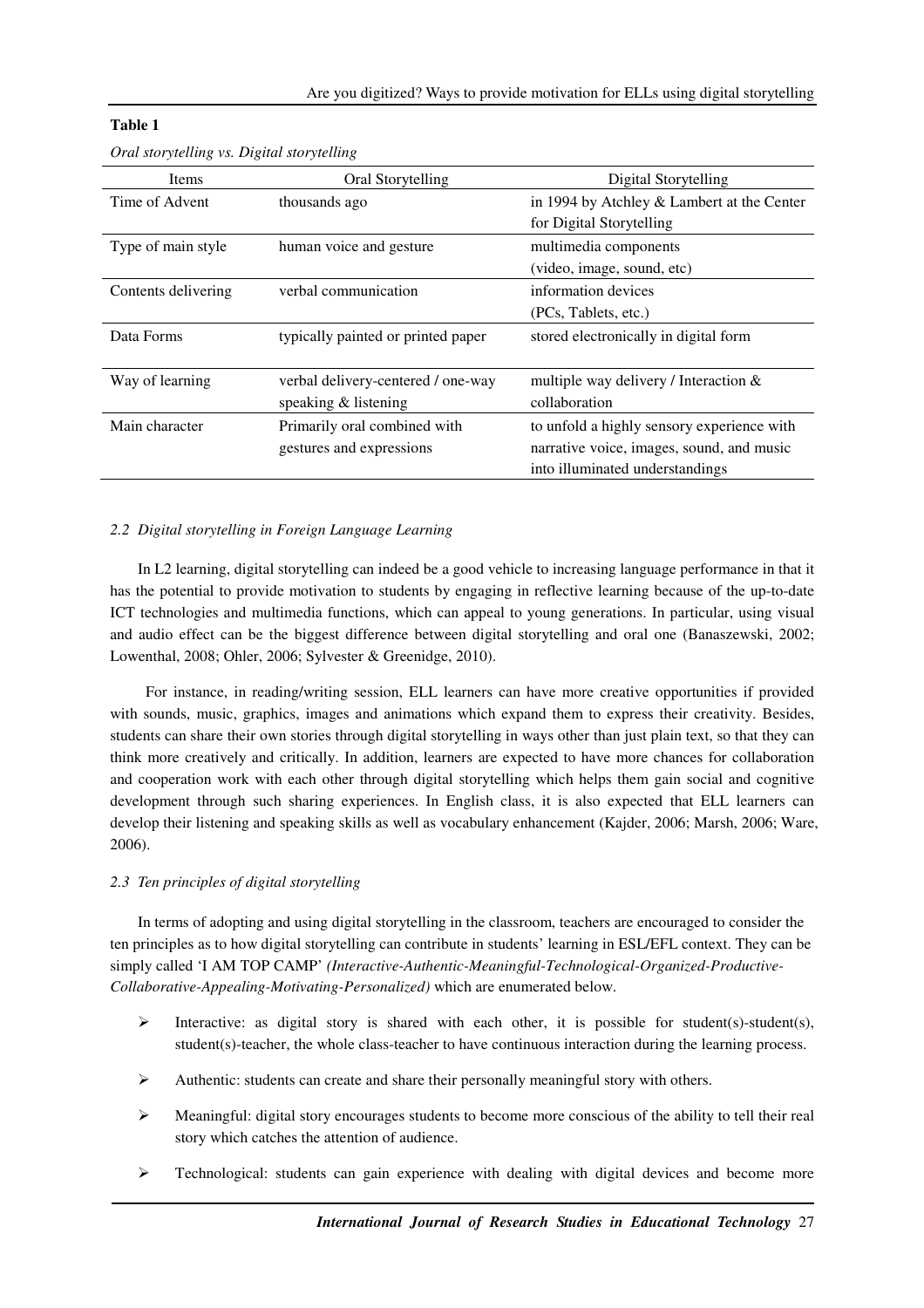proficient at the technical aspects in making their own story.

- $\triangleright$  Organized: digital devices helps student to organize their digital stories by creating, editing, add and deleting.
- $\triangleright$  Productive: students can make their own voice, and produce their desired outcome, through their juxtaposition with visuals, recorded narratives and sounds which deliver their intended message
- $\triangleright$  Collaborative: by sharing each other, digital story helps students to work collaboratively as a team.
- $\triangleright$  Appealing: digital story provides a pleasure of learning more than any other factors. Students are expected to gain high academic motivation, engagement, and achievement for further learning.
- $\triangleright$  Motivating: digital story allows students to gain personalization of the learning experience by increasing motivation.
- $\triangleright$  Personalized: digital story also includes from the telling of personal stories to any topic related to their life.

## **3. Research Method**

This current study was designed for young ELL learners to use digital storytelling in after school English class. The research was carried out for 12-weeks with 32 elementary students from two classes of the fifth grade in a public elementary school in Korea. In English class, digital storytelling instruction was applied, and the learners were asked to do with digital storytelling activities, as opposed to being asked to do so with a teacher who directed storytelling with a storybook. To investigate the effect of digital storytelling, a mixed method approach was employed by collecting, analyzing, and integrating data both quantitatively and qualitatively. Data triangulation was then administered in order to cover diverse viewpoints or standpoints and to validate confidence in the ensuing findings.

## *3.1 Research questions*

The purpose of the study aims to investigate the effects of digital storytelling in after school English class and how it affects the change of Korean young ELL learners' attitudes and perception toward learning in English. Thus, the research questions are as following:

- $\triangleright$  How does digital storytelling work for the improvement of reading ability in young ELL learners?
- $\triangleright$  In which ways does digital storytelling affect the changes of young ELL learners' attitude in EFL

English reading class?

## *3.2 Research Subjects*

There were total 32 Fifth Grade ELL learners participants from Eastern Kyunggi Province, South Korea. The 15 boys and 17 girls were at the age of twelve enrolled in a public elementary school in 2012. The school was located in former industrial midsize city. And all the participants reported that their home language is not English. The main reason for choosing the fifth grade student was that most of the participants were skillful enough to use a computer and type sentences in English. In South Korea, students usually start to learn English and computer as a required subject from the third grade.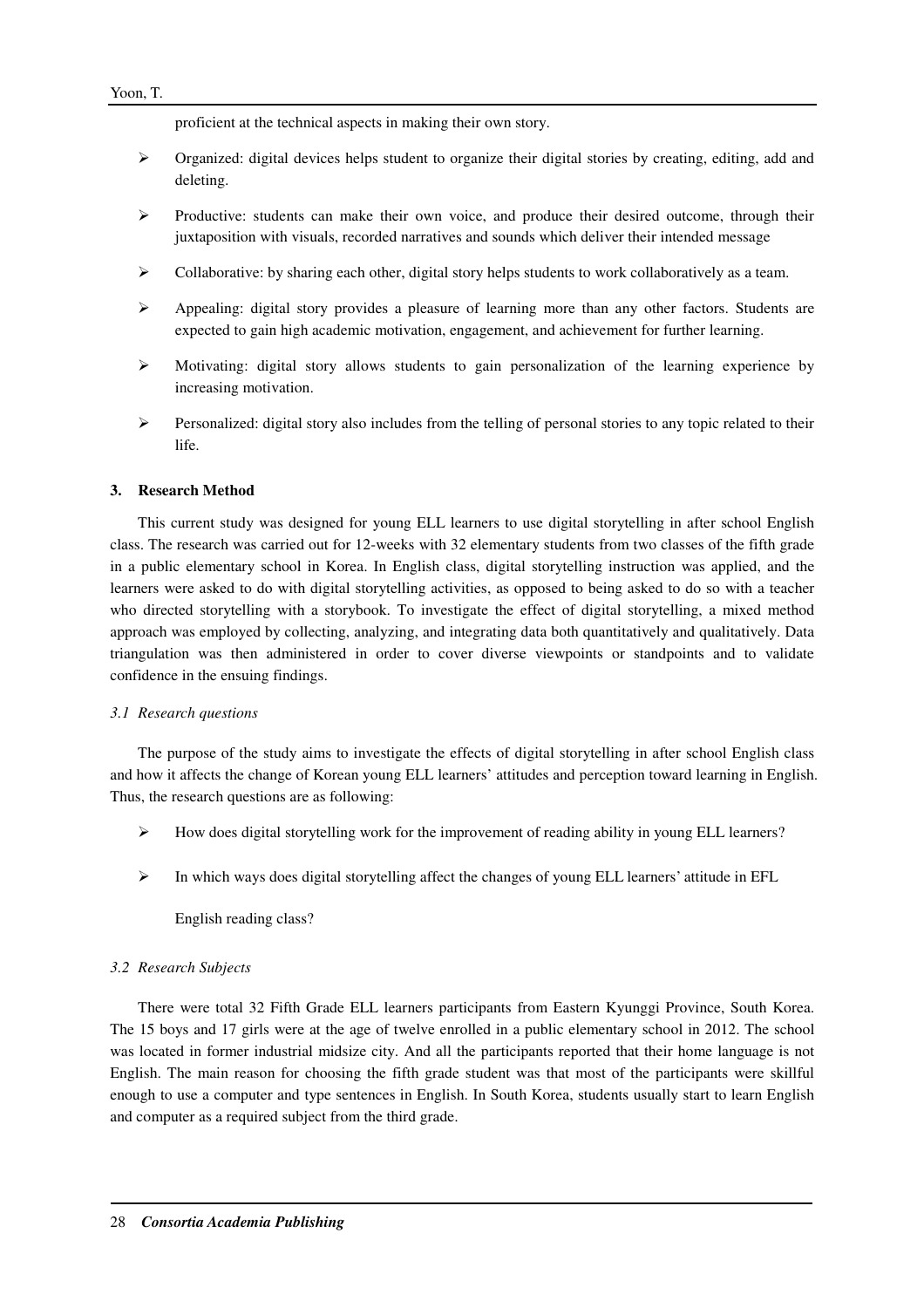| Dennis of research participants |       |                           |  |
|---------------------------------|-------|---------------------------|--|
| Value<br>Items                  |       |                           |  |
| Primary language in class       |       | Korean                    |  |
| Primary study materials         |       | digital story             |  |
| Lesson flow                     |       | interactive (S-T/S-S/C-T) |  |
| Participants                    | boys  | 15                        |  |
|                                 | girls | 17                        |  |
| Total number                    |       | 32                        |  |

## **Table 2**

## *3.3 Research Instruments*

Participants were given two pre-/post- tests to figure out any changes in English reading ability. Later, a paired-sample t-test was performed with the results, using an initial reading attitude questionnaire. It was administered at the beginning and end of the research to ascertain any possible attitude changes. Plus, pre-/post-survey was also administered to find out the change of the affective domains towards English learning. It consisted of 12 questionnaires that has been used to measure the degree, and has been designed using a 1-5 Likert scale (strongly disagree to strongly agree). Table 3 below shows questionnaires for the affective domain.



## of Digital Storytelling

In addition to quantitative data, students' lecture review report was employed after completing the study using digital storytelling in order to understand how students felt. The lecture review report shown as below is composed of three parts: 1) thoughts on digital storytelling, 2) efficacy on digital storytelling, 3) necessity of digital storytelling.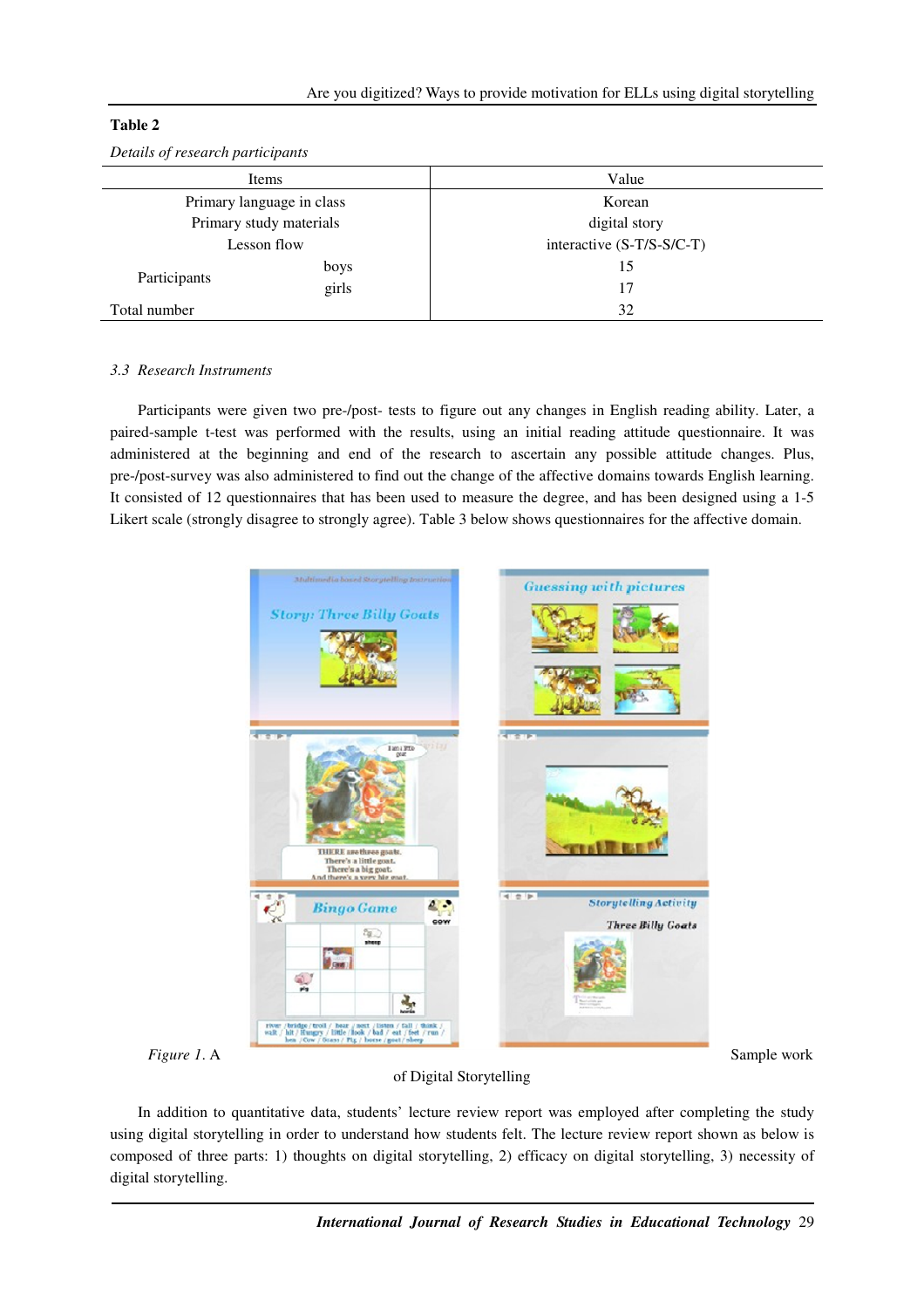| м |  |
|---|--|
|---|--|

## **Table 3**

*Lecture review report on digital storytelling* 

| Date:                                              |  |
|----------------------------------------------------|--|
| Name:                                              |  |
| 1. What are your overall thoughts on digital       |  |
| storytelling?                                      |  |
| 2. How do you think about English learning using   |  |
| digital storytelling?                              |  |
| 3. Do you think digital storytelling is a good way |  |
| in studying English? Why? If not, why do you       |  |
| think $so?$                                        |  |

And at the end of the research, a self-evaluation sheet was provided to students, instead of conducting interviews with all participants. It was also composed of 1-5 Likert scale (strongly disagree to strongly agree), including four main components such as interest, learner participation, understanding, and self-confidence.

#### **Table 4**

| Date:    |         |   |            |        |  |
|----------|---------|---|------------|--------|--|
| Name:    |         |   |            |        |  |
|          |         |   | Evaluation |        |  |
| Category | Content | ∼ | ◠          | $\sim$ |  |

|                                     | Content                                  |  |   |   |  |  |  |  |
|-------------------------------------|------------------------------------------|--|---|---|--|--|--|--|
| Category                            |                                          |  | 4 | 3 |  |  |  |  |
| Interest                            | I enjoyed learning English using digital |  |   |   |  |  |  |  |
|                                     | storytelling.                            |  |   |   |  |  |  |  |
| Participation                       | I participated in class actively         |  |   |   |  |  |  |  |
|                                     |                                          |  |   |   |  |  |  |  |
| Understanding                       | I understood the story and comprehended  |  |   |   |  |  |  |  |
|                                     | the overall objects.                     |  |   |   |  |  |  |  |
| self-confidence                     | I could read words and sentences in the  |  |   |   |  |  |  |  |
|                                     | digital story.                           |  |   |   |  |  |  |  |
| 1. What was your favorite activity? |                                          |  |   |   |  |  |  |  |

2. How do you like it?

## **4. Results and Discussion**

#### *4.1 Results of the reading comprehension scale and attitude change*

The reading comprehension test was administered before and after the experiment using digital storytelling. As shown in Table 5, there was a difference in the highest and lowest scores, and the means on the reading comprehension after digital storytelling has been adapted. Thus, it can be concluded that digital storytelling had positive effects on the improvement of students' reading ability.

## *4.2 Results of the attitude change*

Next, table 6 shows the results from the questionnaire asking about participants' opinions towards digital storytelling in after school English class. They were encouraged to choose the degree agreement in 1-5 Likert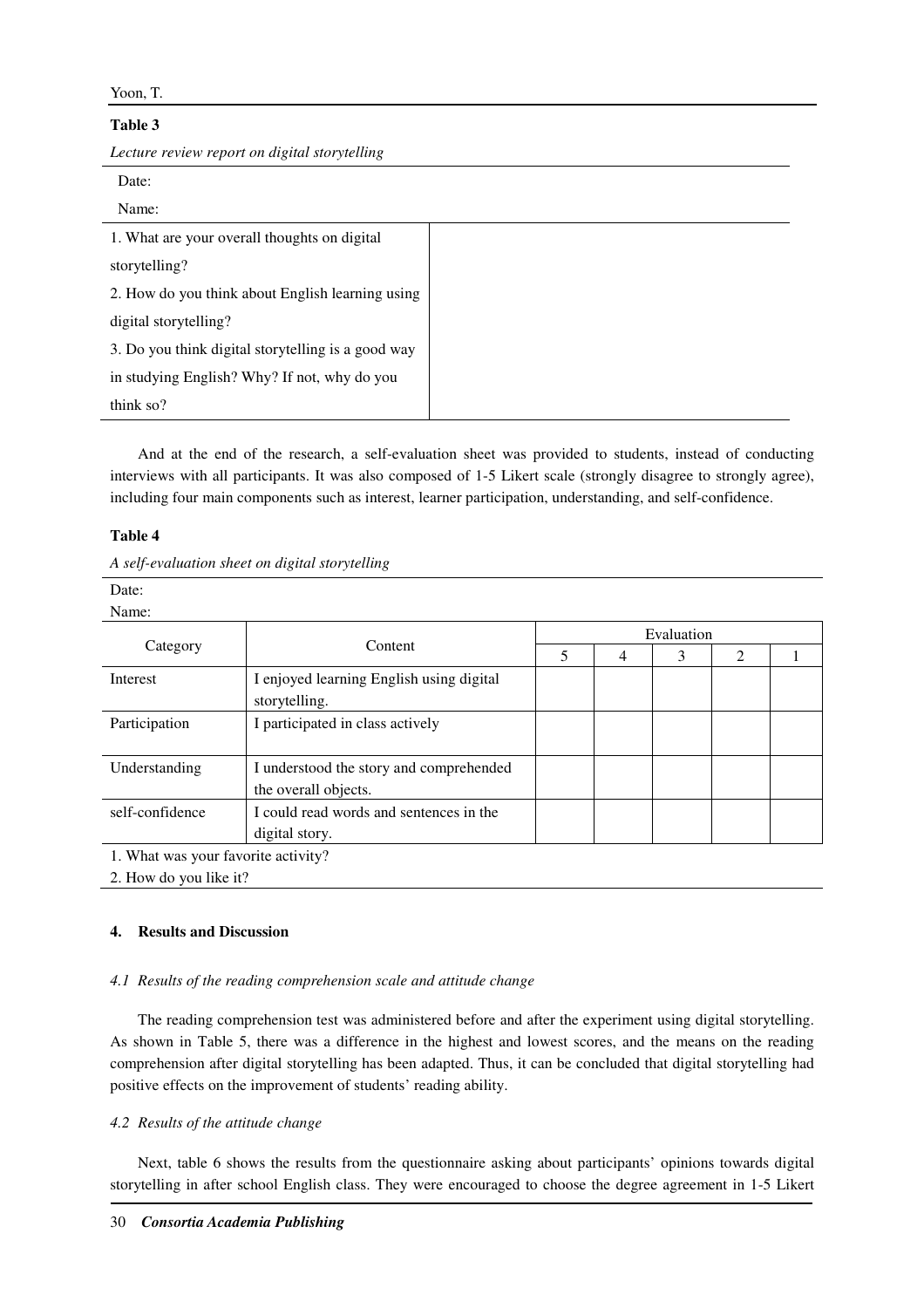scale. The results were then interpreted as below.

The results from the quantitative data below indicate that the participants had positive attitude change towards digital storytelling in this experiment research. They strongly agreed that digital storytelling made them engaged in the content of the story by gaining motivation and interest. Besides, participants answered that they had more confidence in learning English in that digital storytelling offered them a fun and pleasant educational experience. In particular, as digital storytelling made them feel less worried and the classroom atmosphere more enjoyable, it was no doubt that student came to like English study more.

#### **Table 5**

*Result of reading comprehension test* 

| Result    | Total scores | Highest score | Lowest score | M    |      |           |
|-----------|--------------|---------------|--------------|------|------|-----------|
| Pre-test  | 30           |               |              | 12.6 | 4.91 | $13.62**$ |
| Post-test | 30           |               |              | 18.5 | 5.00 |           |

#### **Table 6**

*Result of attitude change with digital storytelling*

| Opinions                                                          | M    | SD   | $\mathbf{f}$ | Sig. |
|-------------------------------------------------------------------|------|------|--------------|------|
| 1. Digital storytelling makes me curious about the story.         | 3.73 | 0.78 | 1.53         | 0.13 |
| 2. Digital storytelling makes me more interested in reading       | 3.97 | 0.76 | 0.954        | 0.34 |
| process and activity.                                             |      |      |              |      |
| 3. Digital storytelling makes me understand the story better.     | 3.90 | 0.66 | 0.770        | 0.44 |
| 4. Digital storytelling makes me confident when I was assigned    | 3.87 | 0.73 | 0.791        | 0.43 |
| to read.                                                          |      |      |              |      |
| 5. Digital storytelling provides me with the opportunity to think | 3.70 | 0.65 | 1.52         | 0.84 |
| creatively and critically.                                        |      |      |              |      |
| 6. Digital storytelling makes me know more from sharing ideas     |      | 0.81 | 1.22         | 0.23 |
| with classmates.                                                  |      |      |              |      |
| 7. Digital storytelling makes English learning fun and pleasant.  | 3.87 | 0.73 | 0.386        | 0.76 |
| 8. Digital storytelling makes me more engaged in the lesson.      | 3.90 | 0.71 | 0.706        | 0.48 |
| 9. Digital storytelling makes me happy with reading activity.     | 3.93 | 0.69 | $4.69**$     | 0.01 |
| 10. Digital storytelling makes the class atmosphere more          | 3.77 | 0.57 | $3.04**$     | 0.01 |
| enjoyable.                                                        |      |      |              |      |
| 11. Digital storytelling makes me like English study more.        | 3.90 | 0.71 | 0.954        | 0.34 |
| 12. Digital storytelling makes me familiar with the story.        | 3.93 | 0.64 | 0.726        | 0.47 |

#### *4.3 Result of Lecture Review Report*

In order to find out students' attitudes and feelings about digital storytelling, instead of conducting formal interviews, completing a lecture review report was given to participants twice throughout the research. Similar answers from students were then categorized into 5 categories that explained how they felt on digital storytelling.

Participants agreed that one of the most beneficial effects on digital storytelling was helpfulness. By gaining a sense of satisfaction and confidence, students were strongly motivated, which aided them to have a desire for further English learning. Based on some excerpts1 from students' reports2 below, it became much clear why they felt satisfied with digital storytelling.

֬֒

<sup>&</sup>lt;sup>1</sup> Students lecture reviews were originally written in Korean, and then translated into English by the researcher.

<sup>2</sup> Pseudonym was used to conceal students' identity.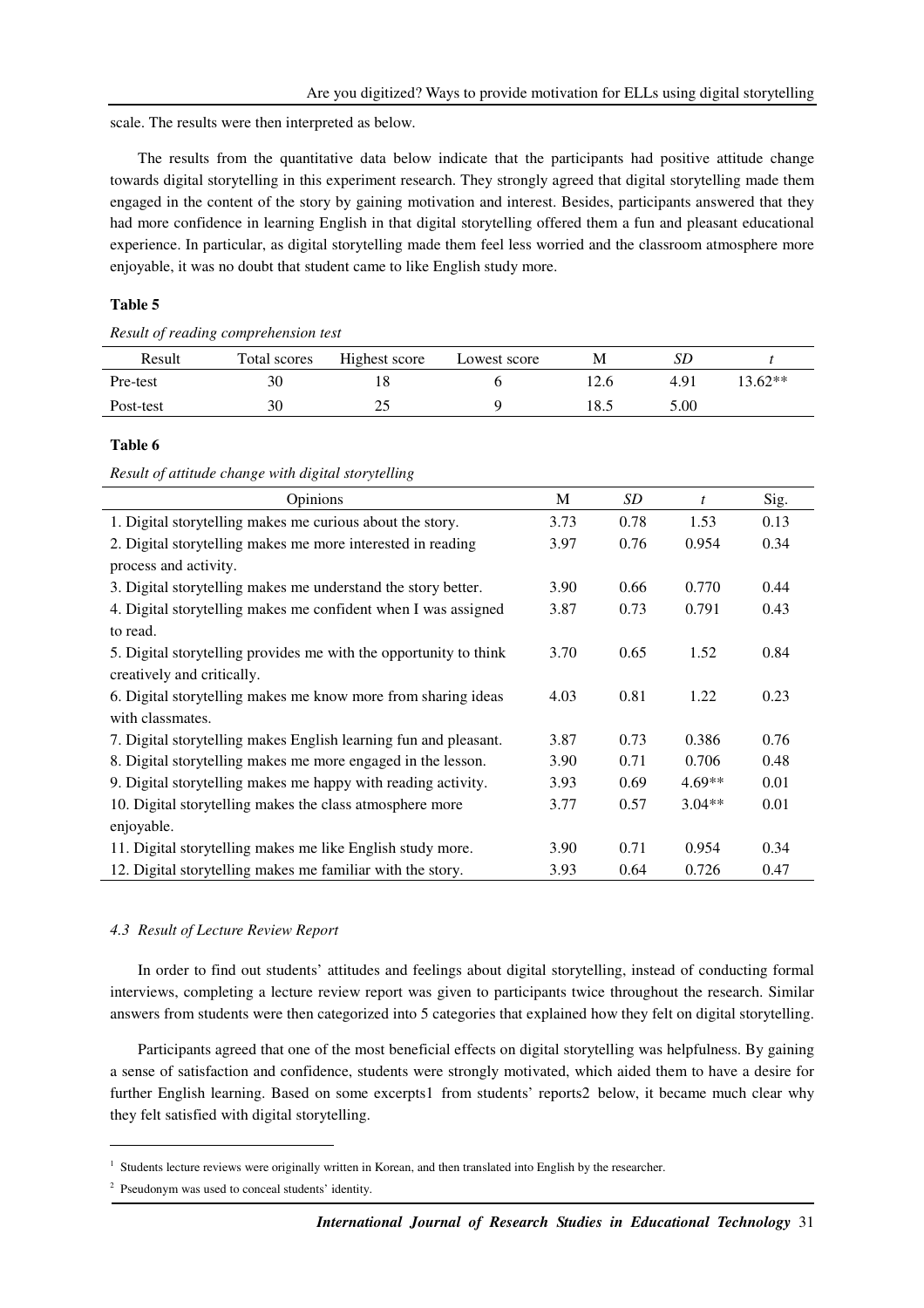*"…At first, I was worried, because I am not good at making a story. But it was fun to work with my friends. I was able to finish my work and present it in front of the whole class. I loved to share what I did with my classmates…"* (Eunkyung, March 21, 2012)

*"… I like to use the visual images in the story, and I can easily understand what it means. I also record my voice to narrate my own story. To choose music and sound is also very interesting. I want to make more stories and then share them with friends…."* (Jeongja, April 12, 2012)

*"… I have been reading books alone, but digital story was very fun to make, to read and to share with. I can remember the words and the stories longer, and to use a computer and programs in the classroom is also a pleasant learning experience to me…"* (Eunseok, April 20, 2012)

As described above, students enjoyed English reading class using digital stories including multimedia components. It was obviously different from a traditional reading class depending on the paper storybooks, and the bottom line is that students were able to have motivation for learning in English class.

## **Table 7**

| Category    | <b>Review Comments</b>                                              | $n(\%)$    |
|-------------|---------------------------------------------------------------------|------------|
| helpfulness | 1. Digital storytelling is helpful to overall English learning      | 26(81%)    |
| pleasure    | 2. Digital storytelling makes reading class fun.                    | 22(69%)    |
| interest    | 3. Digital storytelling provides more interest in learning English. | $18(56\%)$ |
| motivation  | 4. I want to study English more with digital storytelling           | 17(53%)    |
| necessity   | 5. Digital storytelling is necessary in English class.              | 15 (47%)   |

*Categories of Students' Lecture Review* 

## *4.4 Result of students' self evaluation sheet*

During the treatment of digital storytelling class, student was asked three times to fill out self-evaluation sheet for the purpose of seizing the changes of affective domain. Self-evaluation sheet consisted of 4 main contents which were interest, participation, understanding, self-confidence for learning English using digital storytelling. Table 8 shows the result of students' responses.

## **Table 8**

| Contents (100pts) | Number of times |    |    |
|-------------------|-----------------|----|----|
|                   |                 |    |    |
| Interest          | 80              | 88 | 98 |
| Participation     | 69              | 82 | 95 |
| understanding     | 71              | 79 | 90 |
| self-confidence   | 70              | 84 | 94 |

*Result of Students' Self Evaluation* 

As shown at Table 8 above, students' interest and understanding for digital storytelling lesson have escalated over time. They got more involved in the lesson using digital storytelling which triggered comparatively active participation in the class and made them gain self-confidence, lowering down anxiety in learning English. To sum up, including digital storytelling as part of reading and writing instruction helped ELL student learning considerably enhanced, clarifying that digital story was very effective in the sense that the students were all engaged in, and their attention was focused. As Mayer (2003) stressed, active engagement in the class helped the students construct their knowledge and organized information into meaningful learning.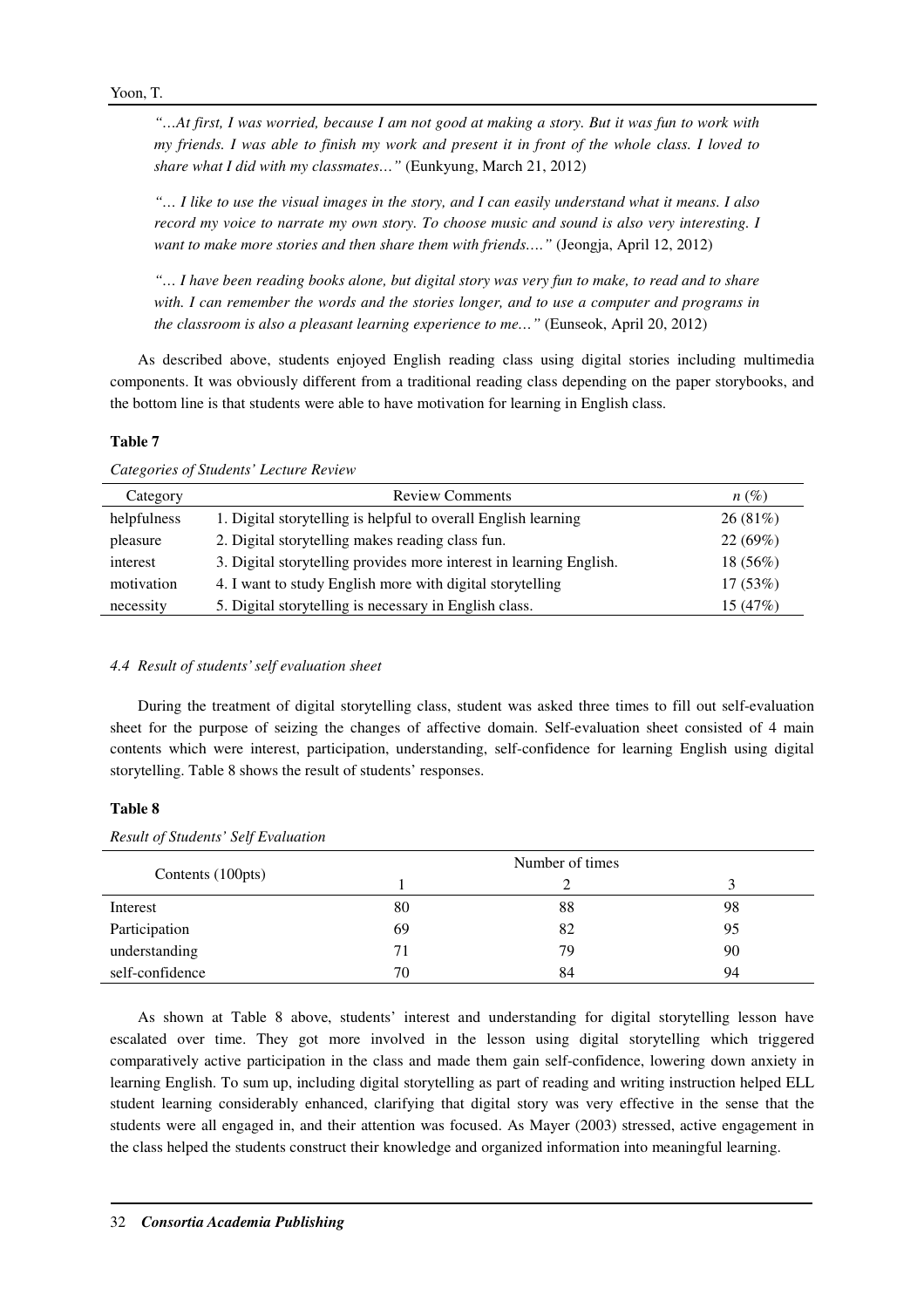#### **5. Conclusions and implications**

This research study was designed to explore the effects of using digital storytelling in elementary school English classroom and to evaluate the changes of Korean ELL learners' attitudes and perception toward English learning. 32 ELL learners in the 5th grade enrolled in a public elementary school in Eastern Kyunggi province, South Korea participated in 12-week research study with digital storytelling in after school English class. In order to seize the impact and effect of digital storytelling, a mixed research method was administered in observing students' changes and responses.

The results indicate that 1) digital storytelling showed positive effects on the improvement of students' reading ability, 2) it made them engaged in the content of the story not only by promoting motivation and interest, but also by providing confidence in learning English, 3) it brought a sense of satisfaction and confidence to students who ended up being strongly motivated, 4) it helped students to have deeper understanding of the lesson, which led their voluntarily active class participation. Therefore, it was clear that digital stories provide ELL learners with powerful literacy learning opportunities.

There are several implications for the future study. First, more diverse teacher training programs are required in order for in-service teachers to catch the effective digital multimedia technologies suitable for the current students. Second, the improvement of multimedia facilities in a school is also needed to make teaching and learning environment better. Third, in a regular English class, a meaningful approach like digital storytelling should be considered for ELL learners to have a better communicate competence, without paying too much attention on the test and its score. By doing that, young ELL learners can have a strong sense of motivation to learn English for communicative purposes.

*Acknowledgement*: The researcher would like to thank and acknowledge Ms. Eunsun Jung and Mr. Kyung O Seok for their help on this study and the anonymous reviewers who have donated their time for the constructive comments and suggestions that have considerably improved the quality of the paper.

#### **6. References:**

- Banaszewski, T. (2002). Digital storytelling finds its place in the classroom. Retrieved from http://www.infotoday.com/MMSchools/jan02/banaszewski.htm
- Bull, G., & Kajder, S. (2004). Digital storytelling in the language arts classroom. *Learning & Leading with Technology, 32*(4)*,* 46-49.
- Burmark, L. (2004). Visual presentations that prompt, flash and transform. *Media and Methods, 40*(6), 4-5. http://dx.doi.org/10.1111/j.1754-8845.1999.tb00720.x
- Burn, A., & Reed, K. (1999). Digi-teens: Media literacies and digital technologies in the secondary classroom. *English Education, 33*(3), 5-20. http://dx.doi.org/10.1080/00094056.2009.10523090
- Byrnes, J., & Wasik, B. (2009). Picture this: Using photography as a learning tool in early childhood classrooms. *Childhood Education, 85*(4), 243-248. http://dx.doi.org/10.1080/19388079509558191
- Chu, M. L. (1995). Reader response to interactive computer books: Examining literary responses in a non-traditional reading setting. *Reading Research and Instruction, 34*(4), 352-366.
- Cradler, J., McNabb, M., Freeman, M., & Burchett, R. (2002). How does technology influence student learning? *Learning and Leading, 29*(8), 46-49.
- Judge, S., Puckett, K., & Cabuk, B. (2004). Digital equity: New findings from the early childhood longitudinal study. *Journal of Research on Technology in Education, 36,* 383-396.
- Kajder, S. B. (2006). *Bringing the Outside In: Visual Ways to Engage Reluctant Readers*. Portland, ME: Stenhouse Publishers.